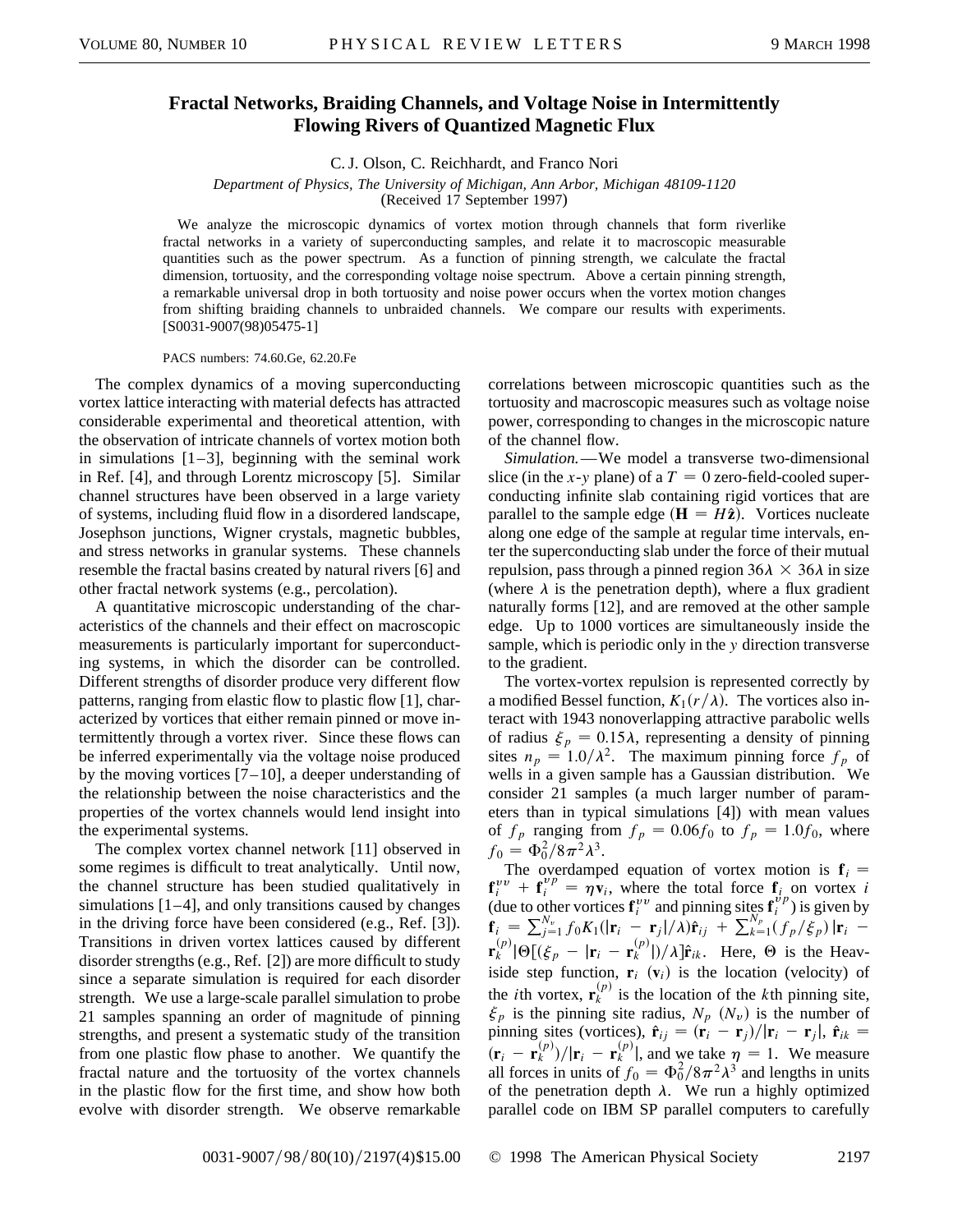characterize a wide range of parameters, and we equilibrate each sample for at least  $10<sup>6</sup>$  molecular dynamics steps before taking high resolution data. Because of the open boundary conditions in the *x* direction, the ratio of vortices to pins  $n_v/n_p$  is not directly controlled. Instead, it emerges naturally as the system equilibrates. Further simulation details appear in Ref. [2].

*Channel network.*—We divide the sample into a 300  $\times$ 300 grid to identify the vortex channels. When a vortex enters a grid element, the counter associated with that grid element is incremented, defining a "channel transit" field. All grid elements that are visited at least once are considered part of the channel network. We calculate the average rate  $\Gamma_{av}$  at which vortices move through each grid site, and construct a distribution of  $\Gamma_{av}$  over all of the grid sites to indicate how frequently individual channels were traversed. Figure 1 shows channels and distributions  $P(\Gamma_{av})$  from four samples with different pinning strengths  $f_p$ . For weak pinning,  $f_p \le 0.2 f_0$  [Fig. 1(a)], the channels cover the entire sample area relatively uniformly. Many grid sites are visited by vortices at a low rate, so  $P(\Gamma_{av})$  peaks at small  $\Gamma_{\text{av}}$ . As  $f_p$  increases, islands of pinned vortices (shown in white in Fig. 1) form and grow. At the same time, favored channels for vortex flow appear. Grid elements inside channel sites are frequently traversed by vortices, so  $P(\Gamma_{av})$  extends to higher rates  $\Gamma_{av}$ . At higher pinning forces when there are only a small number of channels, the grid elements inside channels produce a distinguishable increase in  $P(\Gamma_{av})$  for  $\Gamma_{av} \ge 5 \times 10^{-4}$ . The average separation between channels  $d_{\text{perp}}$  increases roughly linearly with increasing pinning strength  $f_p$  as the ratio  $n_v/n_p$ increases [Figs.  $1(b)-1(d)$  and inset of Fig. 2], until for  $f_p \sim 0.66 f_0$ , the channels are no longer connected in the transverse *y* direction, as is clearly visible in Fig. 1(d ). This breakup represents a transition in the nature of the plastic flow, as we shall show below.

*Fractal dimension.*—To quantify the effect of pinning strength  $f_p$  on the fractal dimension  $D_f$  of the vortex channel network, we use a box-counting algorithm [13] to find  $D_f$ , and plot the results in Fig. 2. Here,  $D_f$  =  $-\lim_{\epsilon \to 0} \log N(\epsilon)/\log \epsilon$ , where  $N(\epsilon)$  is the number of boxes of side  $\epsilon$  required to cover all grid sites belonging to the channels. The dimension  $D_f \approx 2$  for low pinning strengths,  $f_p \leq 0.2f_0$ , when vortices are flowing throughout the entire sample [Fig. 1(a)]. As  $f_p$  is increased and the channel structure becomes more sparse [Figs. 1(b) and 1(c)], the fractal dimension  $D_f$  decreases.

Our samples with strong disorder have fractal dimensions close to those predicted recently for channel networks in systems where elastic interactions are unimportant [14,15], For example, our sample with  $f_p = 0.75f_0$  has a fractal dimension of  $D_f = 1.37$ , close to the mean-field prediction of  $4/3$  found in Ref. [14] and the value 1.38 observed in Ref. [16]. At the strong pinning case of  $f_p = 0.83 f_0$ , where there are a few isolated channels in the sample, we find  $D_f = 1.27$ . This is in reasonable agreement with simulations of noninteracting particles



FIG. 1. Left panels: top view of samples with four different pinning strengths: (a)  $f_p = 0.18f_0$ , (b)  $f_p = 0.36f_0$ , (c)  $f_p =$ 0.57 $f_0$ , and (d)  $f_p = 0.66 f_0$ . The channels most often followed by vortices are darker. The number of channels decreases as the pinning strength  $f_p$  increases. Right panels: distribution of the average rate  $\Gamma_{av}$  at which vortices pass through individual grid points in the river. For strong pinning, the few remaining channels are frequently traveled [see brace  $in (d)$ ].

[14],  $D_f = 1.21$ , and with other theories [15],  $D_f = 1.22$ . At the very highest pinning strength,  $f_p = 0.9f_0$ , only a single river passes through the sample, giving an extremely low fractal dimension  $D_f = 1.15$ , in agreement with the fractal dimension of the main channel of physical rivers [6],  $D_f = 1.14 - 1.20$ .

The fractal dimension gives a static picture of the vortex channels. We probe the dynamics of the channels by considering the fraction  $N_a/N_v$  of vortices that move a distance greater than the pinning diameter  $2\xi_p$ . We find that changes in  $N_a/N_v$  follow closely the changes in the fractal dimension  $D_f$ . At low pinning strengths,  $f_p$  <  $0.2f_0$ , all of the vortices move, as seen in Figs. 1(a) and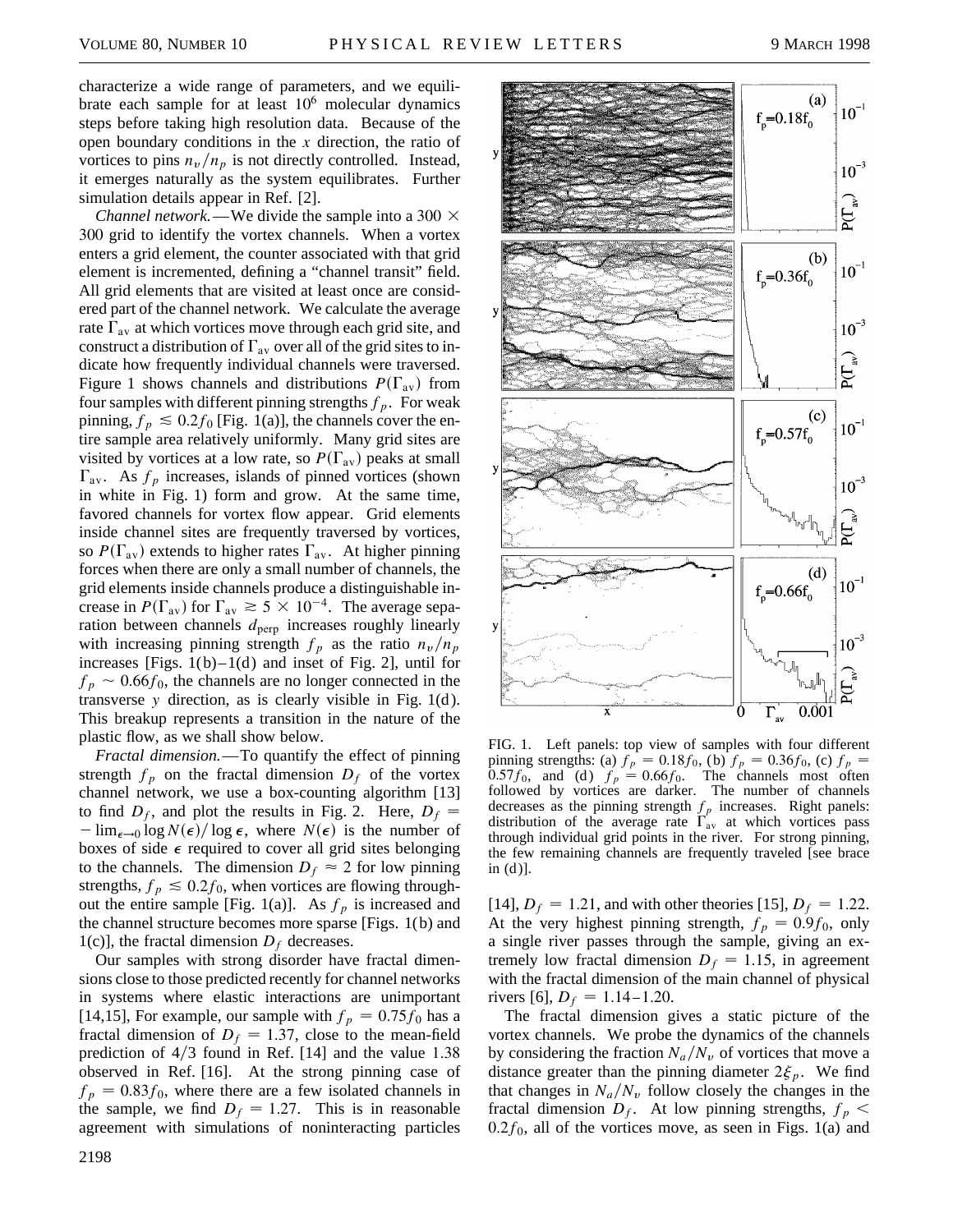

FIG. 2. Fractal dimension  $D_f$  (filled diamonds; solid line is guide for eye) versus pinning strength  $f_p$ , and the fraction  $N_a/N_v$  (open triangles; dotted line is guide for eye) of vortices moving inside the sample versus  $f_p$ . Both show a slope change near  $f_p \approx 0.6f_0$ . Lower left inset: average distance between channels  $d_{\text{perp}}$  versus  $f_p$ . Upper right inset: Variation with time of the tortuosity,  $\sigma_{\tau}$ , versus  $f_p$ . Note that  $\sigma_{\tau}$  drastically increases near the region where the power  $S_0$  (Fig. 3) peaks.

2, indicating mostly elastic motion. The moving fraction  $N_a/N_v$  decreases with increasing pinning strength as the motion becomes plastic and some vortices remain permanently trapped in pinning sites. Fits to  $N_a(f_p)$ (dashed line in Fig. 2) and  $D_f(f_p)$  (solid line) indicate that there is a small but noticeable change of slope in both quantities near  $f_p/f_0 \sim 0.6f_0$ . As we shall see later, this occurs when the vortex channels change behavior from braiding  $(f_p/f_0 \le 0.6)$  to nonbraiding  $(f_p/f_0 \ge 0.6)$ .

*Tortuosity and fluctuating braided channels.*—To examine the motion of individual vortices, we compute the tortuosity of the path followed by each vortex. The tortuosity  $\tau$  measures the amount a path winds [6]:  $\tau = x/L$ , where  $x$  is the actual distance traveled by the vortex as it crosses the sample, and *L* is the width of the sample. Thus,  $\tau \ge 1$ , and for a straight path,  $\tau = 1$ .

The plot of the average tortuosity  $\tau$  shown in Fig. 3 reveals a very interesting behavior that is not reflected in the fractal dimension  $D_f$ . For low pinning strengths  $f_p$  <  $0.05f_0$ ,  $\tau \sim 1.1$ , indicating that the vortex paths wind very little. The tortuosity increases with pinning force as the pins become more effective and cause individual vortex paths to wind around islands of pinned flux, as in Fig. 1(b). A vortex can follow a very tortuous trajectory by crossing between what would have been *distinct* paths at lower pinning strengths. The heavy crossing or braiding of channels leads to a peak value of  $\tau \approx 1.5$ for  $f_p \approx 0.5f_0$ . As seen in the inset of Fig. 2, the variation in time of the tortuosity  $\sigma_{\tau}$  also peaks near  $f_p \approx$ 0.5 $f_0$ . For  $f_p \le 0.5f_0$ , the vortices follow a network of *heavily braided* flow channels. A remarkable drop in  $\tau$  between  $f_p \sim 0.5f_0$  and  $f_p \sim 0.7f_0$  to a saturated low value of  $\tau \sim 1.15$  is clearly visible in Fig. 3. It is important to emphasize that the drop coincides with a



FIG. 3. Tortuosity  $\tau$  (filled diamonds) of vortex paths and power *S*<sup>0</sup> in the second octave of the spectra (open circles), both versus pinning force  $f_p$ . The same results hold for the third and fourth octaves. A peak in the noise power was also observed in spectra obtained from the voltage transverse to the driving direction. Left inset: spectra  $S(\nu)$  for  $f_p = 0.18 f_0$ . Right inset: spectra  $S(\nu)$  for  $f_p = 0.66 f_0$ . The narrow band peaks in both spectra are caused by the regular rate at which vortices are added to the sample, while the peak at  $\nu \sim 10^{-3}$ in the right inset is due to the typical time-of-flight for motion through the isolated channels.

transition from channels that are braided across the *entire* length of the sample at intermediate pinning strengths,  $0.2f_0 < f_p < 0.5f_0$  [Figs. 1(a) and 1(b)], to *isolated*, *unbraided* channels at higher pinning strengths,  $f_p$  >  $0.6f_0$  [Fig. 1(d)], that are too far apart to significantly interact. This change is not merely a finite size effect, since it is occurring over length scales significantly smaller than the sample width.

The crossover from increasing to decreasing tortuosity results from the combined effects of simultaneously increasing the vortex-pin interactions and the flux gradient. Vortex-pin interactions are less important at low pinning forces, and the vortices follow relatively straight paths. As the pin strength increases, some vortices become trapped, the vortex paths begin to wind, and the tortuosity increases. The flux gradient is also increasing, however, and at the crossover point, the flux gradient begins to dominate. The vortices then flow directly down the steeper gradient, decreasing the tortuosity. We have observed the transition in samples of different *x* direction lengths:  $18\lambda \times 36\lambda$ ,  $36\lambda \times 36\lambda$ , and  $48\lambda \times 36\lambda$ . The pinning force at which the transition occurs shifts downwards slightly as the sample length increases. In very long samples it is thus possible for the channel flow phase to dominate for a fixed current and to be detected by local Hall probes. A more detailed account of the effects of sample size will appear elsewhere [17].

*Voltage noise.*—We next link the transitions in the vortex channel structure with experimentally accessible voltage noise signals. We sum the forces in the *x* direction along a strip of the sample  $5\lambda$  in width to obtain